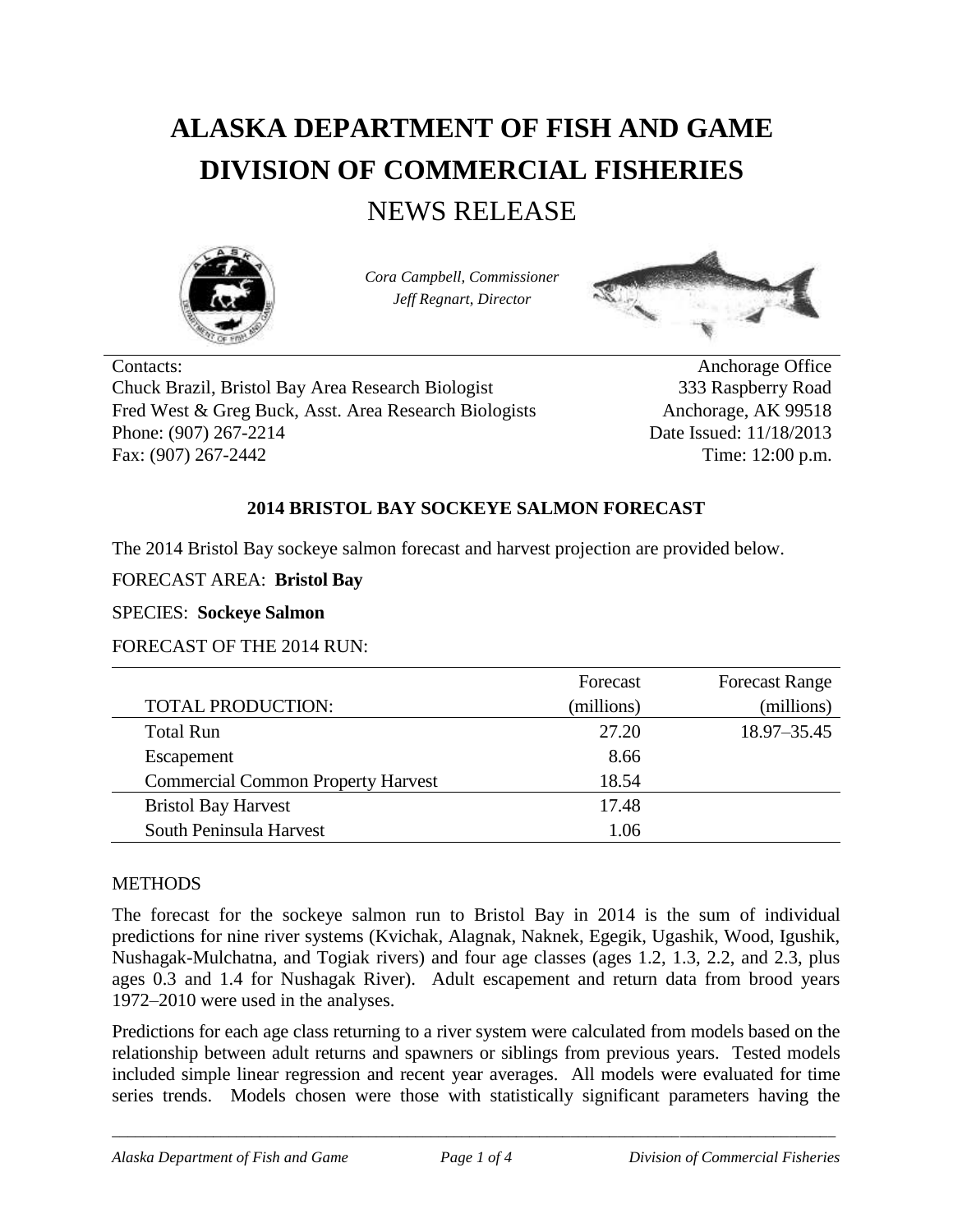greatest past reliability (accuracy and precision) based on mean absolute deviation, mean absolute percent error, and mean percent error between forecasts and actual returns for the years 2011 through 2013.

The forecast range was the upper and lower values of the 80% confidence bounds for the total run forecast. The confidence bounds were calculated using deviations of actual runs from published predictions from 2001 through 2013.

## RESULTS

A total of 27.20 million sockeye salmon are expected to return to Bristol Bay in 2014. This prediction is 30% lower than the previous 10-year mean of total runs (39.13 million; range of 27.31 million to 46.33 million), and 16% lower than the long-term mean of 32.29 million. The forecast range is from 18.97 million to 35.45 million. All systems are expected to meet their spawning escapement goals.

A run of 27.20 million sockeye salmon can potentially produce a total harvest of 18.54 million fish with escapements near the midpoint of their escapement goals and industry is capable of taking the surplus fish. The projected harvest includes 17.48 million fish in Bristol Bay and 1.06 million fish in the South Peninsula fisheries. A Bristol Bay harvest of 17.48 million would be 35% lower than the previous 10-year mean harvest (26.86 million; range of 17.03 million to 31.10 million), and 11% lower than the long-term mean of 19.74 million.

The run forecast to each district and river system is as follows: 10.50 million to Naknek-Kvichak District (5.29 million to Kvichak River; 1.72 million to Alagnak River; 3.48 million to Naknek River); 4.64 million to Egegik District; 1.89 million to Ugashik District; 9.42 million to Nushagak District (7.24 million to Wood River; 1.40 million to Nushagak River; 0.78 million to Igushik River); and 0.75 million to Togiak District (Table 1).

The total run forecast of 27.20 million sockeye salmon is expected to be comprised of 10.07 million age-1.2 fish followed by 9.37 million age-1.3 fish, 4.94 million age-2.2 fish, 2.70 million age-2.3 fish, 0.121 million age-1.4 fish, and 0.006 million age-0.3 fish (Table 1).

# DISCUSSION

Prediction or forecasting is very difficult, especially if it is about future salmon returns. We have used similar methods since 2001 to produce the Bristol Bay sockeye salmon forecast. These forecast methods have performed well when looking at the overall Baywide forecast. The forecast in 2013 was 4.7% below the total run and forecasts since 2001 have averaged 6.5% below the actual total run. Run forecast differences have ranged from 25.8% below actual run in 2007 to 20.6% above actual run in 2011. Forecasted harvests have averaged 19% below actual harvest since 2001 and harvest differences have ranged from 23% below actual harvest in 2009 to 35% above actual harvest in 2011.

There is a much greater amount of uncertainty in our forecasts of returns to individual rivers. Since 2001, on average, we have under-forecast the returns to the Alagnak (-35%), Togiak (-20%), Wood (-9%), Kvichak (-5%), and Naknek (-2%) rivers and over-forecast returns to Igushik (61%), Egegik (33%), Ugashik (11%), and Nushagak (1%) rivers.

Even though there is large amount of variability around the forecasts to the individual rivers, the overall Bristol Bay forecasts have been fairly accurate since 2001. This appears to have been the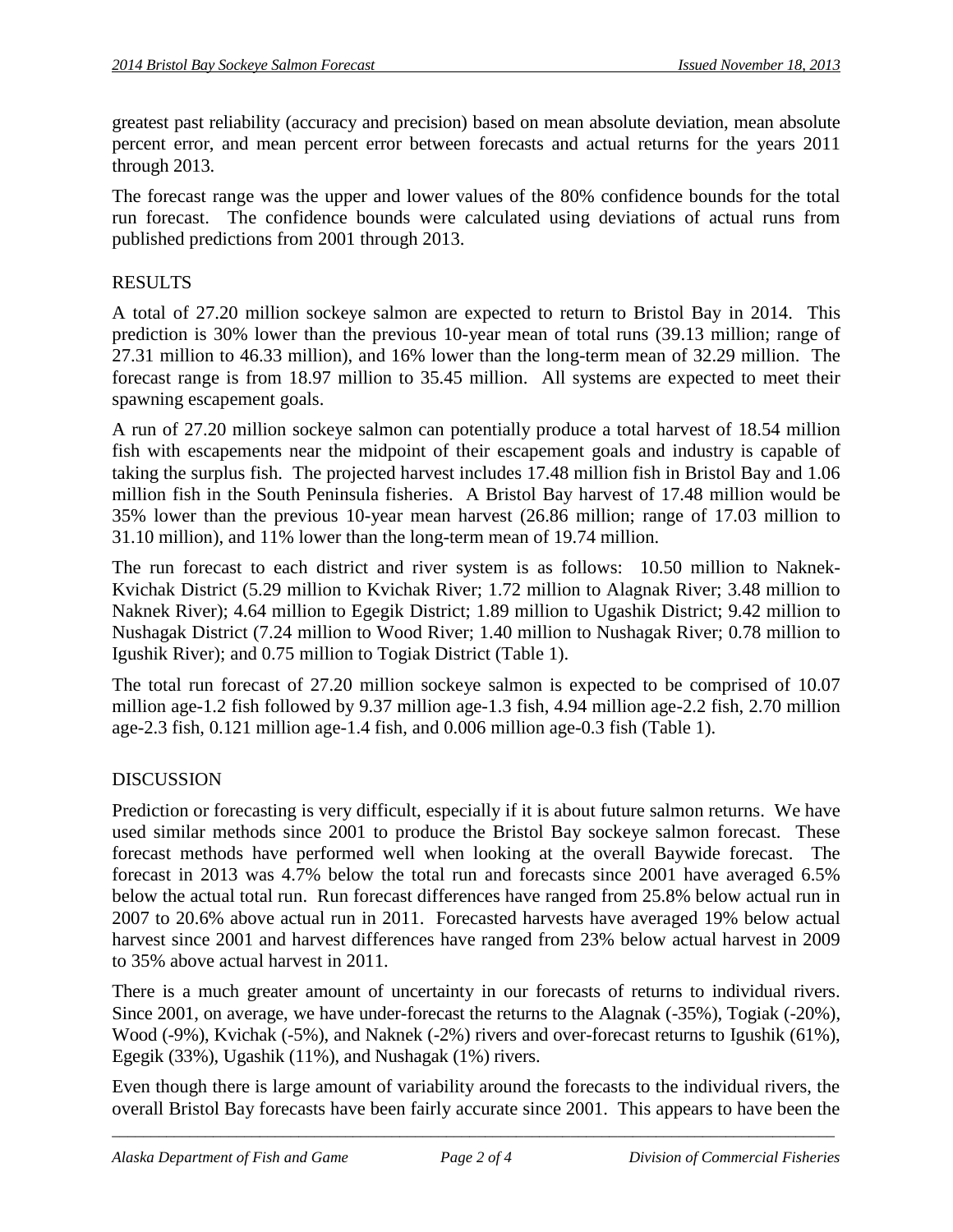result of over-forecasting returns to some rivers and under-forecasting returns to other rivers. The forecasts to individual rivers have been offsetting each other such that the overall Bristol Bay forecast has been more accurate than the individual forecasts.

We anticipate the 2014 run will be dominated by age-1.2 sockeye salmon (37%), followed by age-1.3 (34%), age-2.2 (18%), and age-2.3 (10%). There is always some uncertainty in our forecast of returns by age class. However, we expect the overall uncertainty in 2014 to be similar to what occurred in prior years. In 2013, we under-forecasted age-1.3 (39% forecast compared to 49% observed) and age-2.3 (13% forecast compared to 21% observed) sockeye salmon. We over-forecasted age-1.2 (23% compared to 16% observed) and age-2.2 (25% forecast compared to 12% observed) sockeye salmon in 2013. In general, there is more uncertainty in 2-ocean returns because there is less reliable information (jack returns from the previous year or brood year spawning abundance) available for which to build a dependable forecast model.

Historically, total runs of sockeye salmon to Bristol Bay have been highly variable. The 2014 forecast of 27.20 million is below the long-term historical average of 32.29 million from 1963 to 2013, and below the more recent historical average of 39.13 million from 2004 to 2013. We had seven consecutive years from 2004–2010 where total run exceeded 40 million sockeye salmon. In 2011, total run dropped to 31.91 million sockeye salmon and we are not sure if this recent trend of lower productivity will continue. We expect the 2014 run to be similar to the total run in 2013.

*Chuck Brazil, Fred West, and Greg Buck* Alaska Department of Fish and Game Division of Commercial Fisheries Bristol Bay Research Staff Anchorage